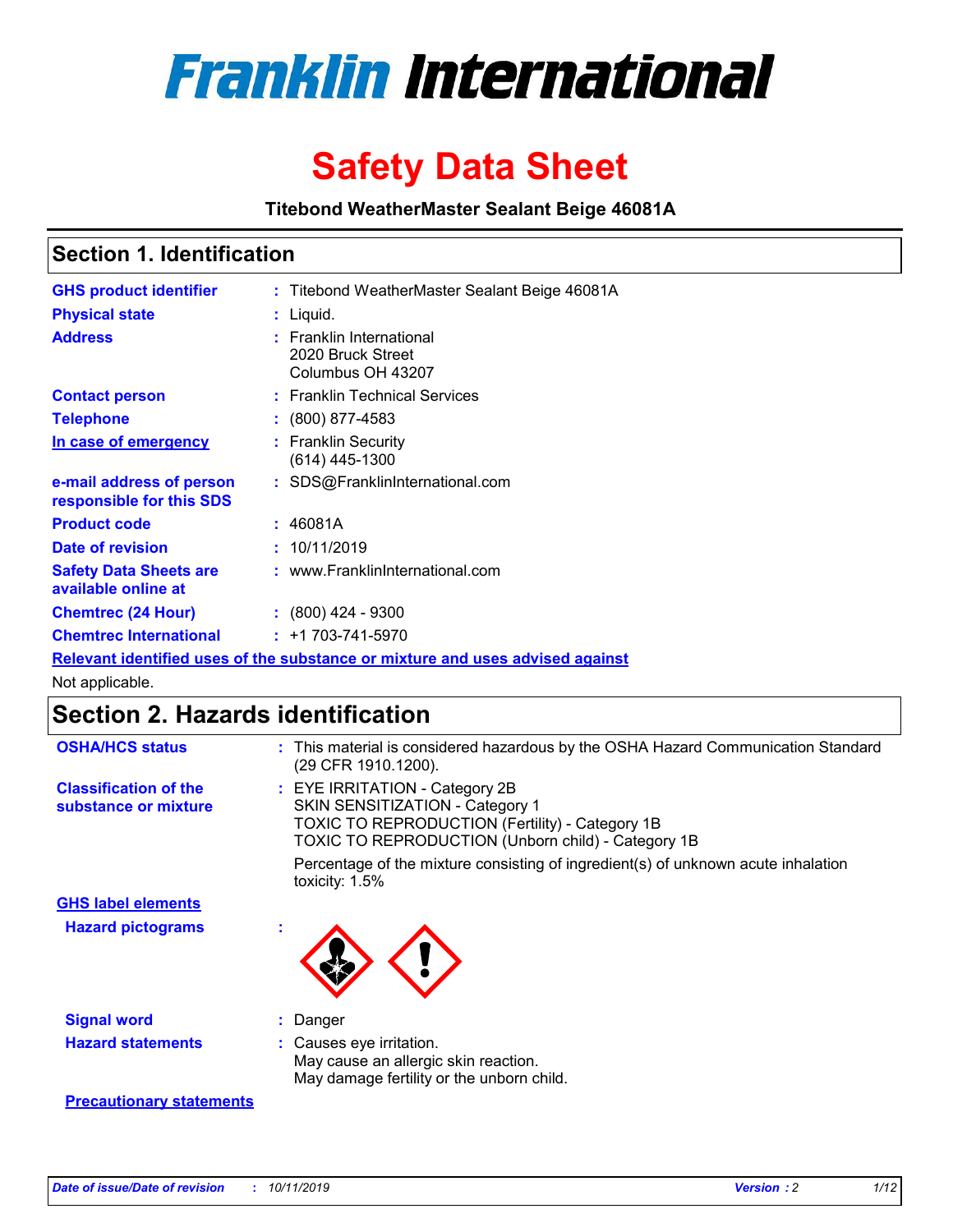# **Section 2. Hazards identification**

| <b>Prevention</b>                          | : Obtain special instructions before use. Do not handle until all safety precautions have<br>been read and understood. Wear protective gloves. Wear eye or face protection.<br>Wear protective clothing. Avoid breathing vapor. Wash hands thoroughly after handling.<br>Contaminated work clothing must not be allowed out of the workplace.                                                        |
|--------------------------------------------|------------------------------------------------------------------------------------------------------------------------------------------------------------------------------------------------------------------------------------------------------------------------------------------------------------------------------------------------------------------------------------------------------|
| <b>Response</b>                            | : IF exposed or concerned: Get medical attention. IF ON SKIN: Wash with plenty of<br>soap and water. Wash contaminated clothing before reuse. If skin irritation or rash<br>occurs: Get medical attention. IF IN EYES: Rinse cautiously with water for several<br>minutes. Remove contact lenses, if present and easy to do. Continue rinsing. If eye<br>irritation persists: Get medical attention. |
| <b>Storage</b>                             | : Store locked up.                                                                                                                                                                                                                                                                                                                                                                                   |
| <b>Disposal</b>                            | : Dispose of contents and container in accordance with all local, regional, national and<br>international regulations.                                                                                                                                                                                                                                                                               |
| <b>Hazards not otherwise</b><br>classified | : Product generates methanol during cure.                                                                                                                                                                                                                                                                                                                                                            |
|                                            |                                                                                                                                                                                                                                                                                                                                                                                                      |

# **Section 3. Composition/information on ingredients**

| <b>Substance/mixture</b><br>Mixture                  |                   |                     |
|------------------------------------------------------|-------------------|---------------------|
| <b>Ingredient name</b>                               | $\frac{9}{6}$     | <b>CAS number</b>   |
| 3-aminopropyltriethoxysilane<br>Dibutyltin dilaurate | l≤3<br>$\leq 0.3$ | 919-30-2<br>77-58-7 |

Any concentration shown as a range is to protect confidentiality or is due to batch variation.

**There are no additional ingredients present which, within the current knowledge of the supplier and in the concentrations applicable, are classified as hazardous to health or the environment and hence require reporting in this section.**

**Occupational exposure limits, if available, are listed in Section 8.**

# **Section 4. First aid measures**

| <b>Description of necessary first aid measures</b> |                                                                                                                                                                                                                                                                                                                                                                                                                                                                                                                                                                                                                                                                                                                                                                           |  |  |  |
|----------------------------------------------------|---------------------------------------------------------------------------------------------------------------------------------------------------------------------------------------------------------------------------------------------------------------------------------------------------------------------------------------------------------------------------------------------------------------------------------------------------------------------------------------------------------------------------------------------------------------------------------------------------------------------------------------------------------------------------------------------------------------------------------------------------------------------------|--|--|--|
| <b>Eye contact</b>                                 | : Immediately flush eyes with plenty of water, occasionally lifting the upper and lower<br>eyelids. Check for and remove any contact lenses. Continue to rinse for at least 10<br>minutes. If irritation persists, get medical attention.                                                                                                                                                                                                                                                                                                                                                                                                                                                                                                                                 |  |  |  |
| <b>Inhalation</b>                                  | : Remove victim to fresh air and keep at rest in a position comfortable for breathing. If<br>not breathing, if breathing is irregular or if respiratory arrest occurs, provide artificial<br>respiration or oxygen by trained personnel. It may be dangerous to the person providing<br>aid to give mouth-to-mouth resuscitation. Get medical attention. If unconscious, place<br>in recovery position and get medical attention immediately. Maintain an open airway.<br>Loosen tight clothing such as a collar, tie, belt or waistband. In case of inhalation of<br>decomposition products in a fire, symptoms may be delayed. The exposed person may<br>need to be kept under medical surveillance for 48 hours.                                                       |  |  |  |
| <b>Skin contact</b>                                | : Wash with plenty of soap and water. Remove contaminated clothing and shoes. Wash<br>contaminated clothing thoroughly with water before removing it, or wear gloves.<br>Continue to rinse for at least 10 minutes. Get medical attention. In the event of any<br>complaints or symptoms, avoid further exposure. Wash clothing before reuse. Clean<br>shoes thoroughly before reuse.                                                                                                                                                                                                                                                                                                                                                                                     |  |  |  |
| <b>Ingestion</b>                                   | : Wash out mouth with water. Remove dentures if any. Remove victim to fresh air and<br>keep at rest in a position comfortable for breathing. If material has been swallowed and<br>the exposed person is conscious, give small quantities of water to drink. Stop if the<br>exposed person feels sick as vomiting may be dangerous. Do not induce vomiting<br>unless directed to do so by medical personnel. If vomiting occurs, the head should be<br>kept low so that vomit does not enter the lungs. Get medical attention. Never give<br>anything by mouth to an unconscious person. If unconscious, place in recovery position<br>and get medical attention immediately. Maintain an open airway. Loosen tight clothing<br>such as a collar, tie, belt or waistband. |  |  |  |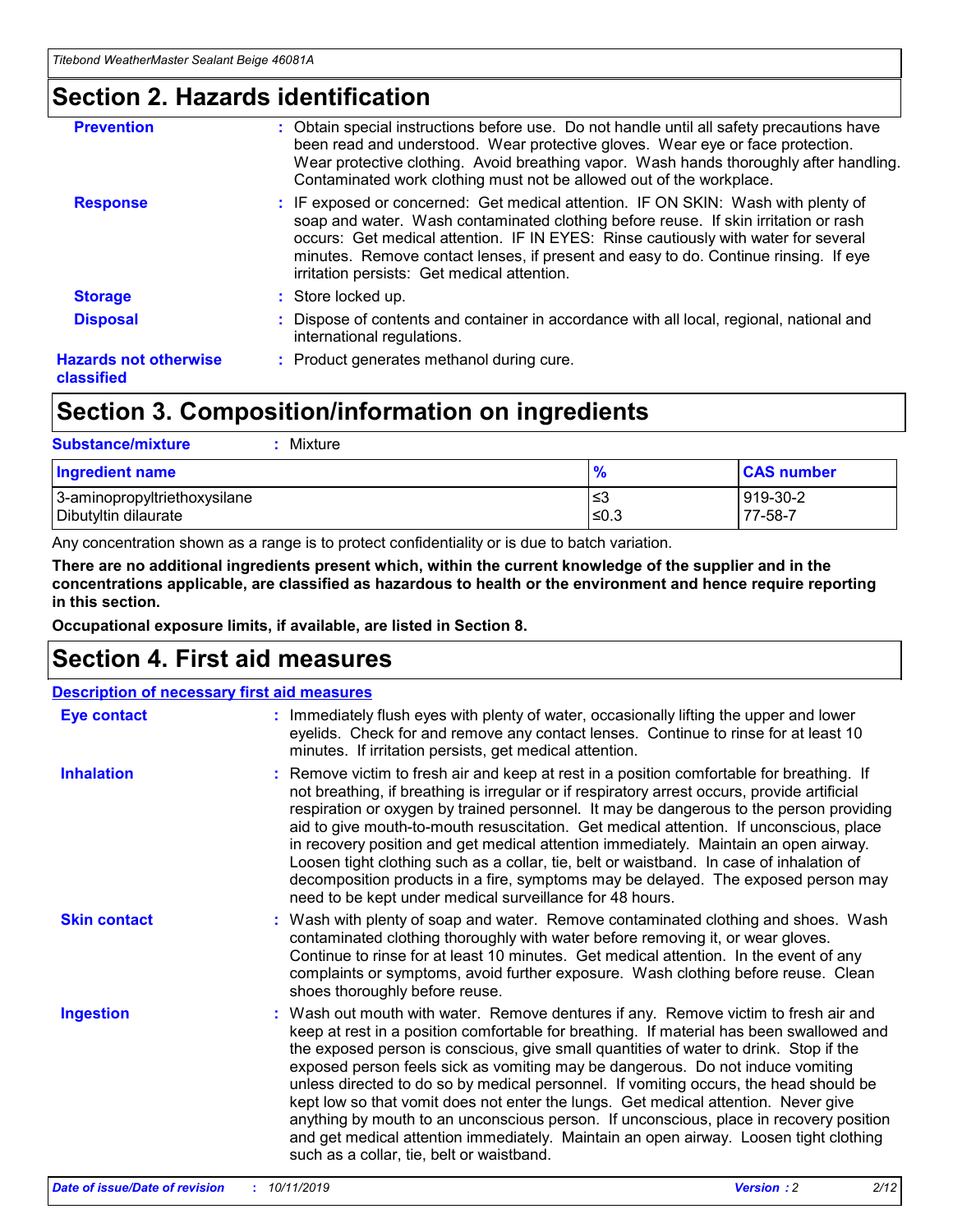# **Section 4. First aid measures**

| Most important symptoms/effects, acute and delayed |                                       |                                                                                                                                                                                                                                                                                                                                                                                                                 |  |  |  |
|----------------------------------------------------|---------------------------------------|-----------------------------------------------------------------------------------------------------------------------------------------------------------------------------------------------------------------------------------------------------------------------------------------------------------------------------------------------------------------------------------------------------------------|--|--|--|
|                                                    | <b>Potential acute health effects</b> |                                                                                                                                                                                                                                                                                                                                                                                                                 |  |  |  |
| <b>Eye contact</b>                                 |                                       | : May cause eye irritation.                                                                                                                                                                                                                                                                                                                                                                                     |  |  |  |
| <b>Inhalation</b>                                  |                                       | : No known significant effects or critical hazards.                                                                                                                                                                                                                                                                                                                                                             |  |  |  |
| <b>Skin contact</b>                                |                                       | : May cause skin irritation.                                                                                                                                                                                                                                                                                                                                                                                    |  |  |  |
| <b>Ingestion</b>                                   |                                       | : No known significant effects or critical hazards.                                                                                                                                                                                                                                                                                                                                                             |  |  |  |
| <b>Over-exposure signs/symptoms</b>                |                                       |                                                                                                                                                                                                                                                                                                                                                                                                                 |  |  |  |
| <b>Eye contact</b>                                 |                                       | : Adverse symptoms may include the following:<br>irritation<br>watering<br>redness                                                                                                                                                                                                                                                                                                                              |  |  |  |
| <b>Inhalation</b>                                  |                                       | : Adverse symptoms may include the following:<br>reduced fetal weight<br>increase in fetal deaths<br>skeletal malformations                                                                                                                                                                                                                                                                                     |  |  |  |
| <b>Skin contact</b>                                |                                       | : Adverse symptoms may include the following:<br>irritation<br>redness<br>reduced fetal weight<br>increase in fetal deaths<br>skeletal malformations                                                                                                                                                                                                                                                            |  |  |  |
| <b>Ingestion</b>                                   |                                       | : Adverse symptoms may include the following:<br>reduced fetal weight<br>increase in fetal deaths<br>skeletal malformations                                                                                                                                                                                                                                                                                     |  |  |  |
|                                                    |                                       | <b>Indication of immediate medical attention and special treatment needed, if necessary</b>                                                                                                                                                                                                                                                                                                                     |  |  |  |
| <b>Notes to physician</b>                          |                                       | : In case of inhalation of decomposition products in a fire, symptoms may be delayed.<br>The exposed person may need to be kept under medical surveillance for 48 hours.                                                                                                                                                                                                                                        |  |  |  |
| <b>Specific treatments</b>                         |                                       | : No specific treatment.                                                                                                                                                                                                                                                                                                                                                                                        |  |  |  |
| <b>Protection of first-aiders</b>                  |                                       | : No action shall be taken involving any personal risk or without suitable training. If it is<br>suspected that fumes are still present, the rescuer should wear an appropriate mask or<br>self-contained breathing apparatus. It may be dangerous to the person providing aid to<br>give mouth-to-mouth resuscitation. Wash contaminated clothing thoroughly with water<br>before removing it, or wear gloves. |  |  |  |

**See toxicological information (Section 11)**

# **Section 5. Fire-fighting measures**

| <b>Extinguishing media</b>                             |                                                                                                                                                                                                     |
|--------------------------------------------------------|-----------------------------------------------------------------------------------------------------------------------------------------------------------------------------------------------------|
| <b>Suitable extinguishing</b><br>media                 | : Use an extinguishing agent suitable for the surrounding fire.                                                                                                                                     |
| <b>Unsuitable extinguishing</b><br>media               | : None known.                                                                                                                                                                                       |
| <b>Specific hazards arising</b><br>from the chemical   | : In a fire or if heated, a pressure increase will occur and the container may burst.                                                                                                               |
| <b>Hazardous thermal</b><br>decomposition products     | : Decomposition products may include the following materials:<br>carbon dioxide<br>carbon monoxide<br>nitrogen oxides<br>metal oxide/oxides                                                         |
| <b>Special protective actions</b><br>for fire-fighters | : Promptly isolate the scene by removing all persons from the vicinity of the incident if<br>there is a fire. No action shall be taken involving any personal risk or without suitable<br>training. |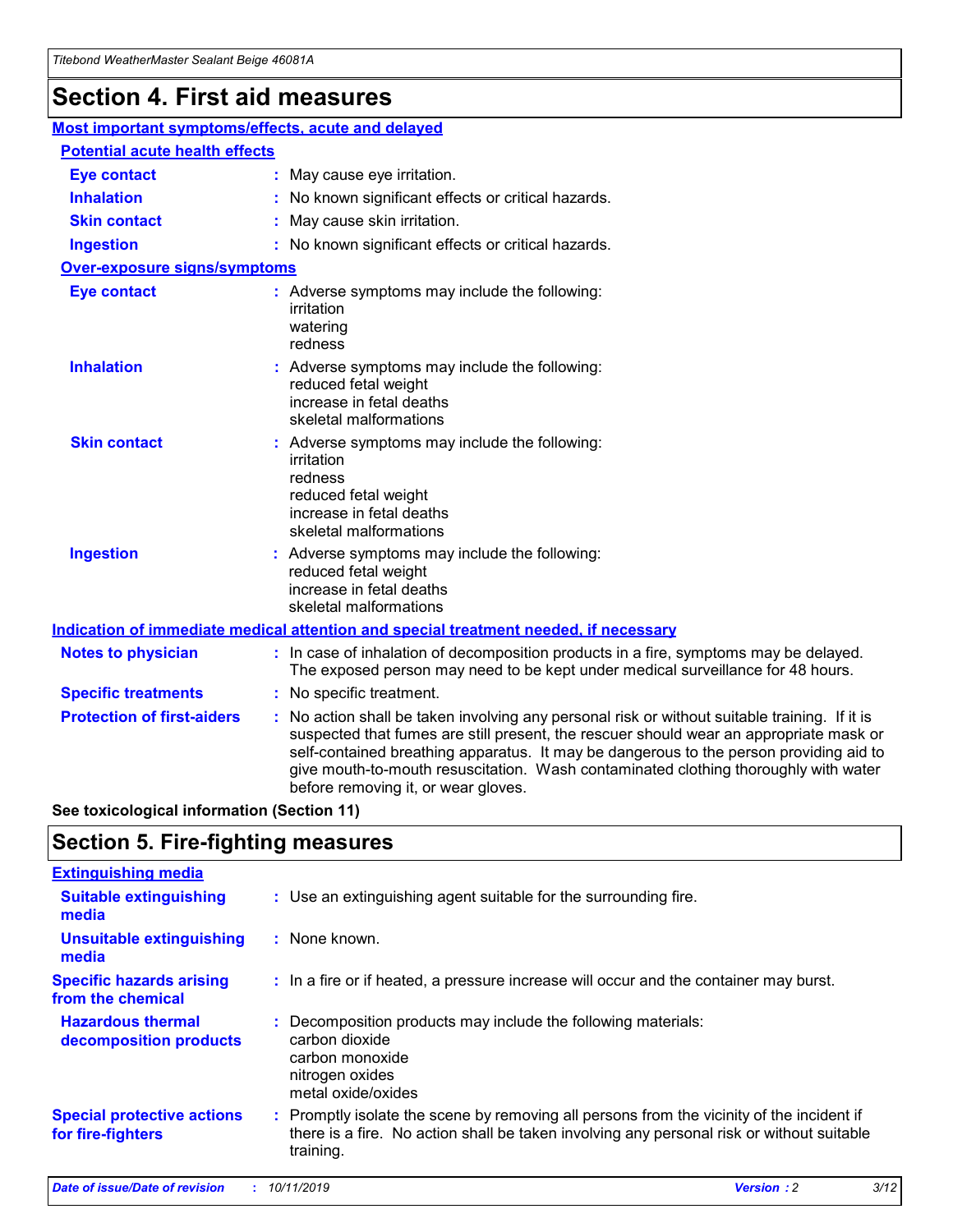## **Section 5. Fire-fighting measures**

**Special protective equipment for fire-fighters** Fire-fighters should wear appropriate protective equipment and self-contained breathing **:** apparatus (SCBA) with a full face-piece operated in positive pressure mode.

## **Section 6. Accidental release measures**

#### **Personal precautions, protective equipment and emergency procedures**

| For non-emergency<br>personnel                               | : No action shall be taken involving any personal risk or without suitable training.<br>Evacuate surrounding areas. Keep unnecessary and unprotected personnel from<br>entering. Do not touch or walk through spilled material. Avoid breathing vapor or mist.<br>Provide adequate ventilation. Wear appropriate respirator when ventilation is<br>inadequate. Put on appropriate personal protective equipment.                                                                                                                                                                                                                                                                                             |
|--------------------------------------------------------------|--------------------------------------------------------------------------------------------------------------------------------------------------------------------------------------------------------------------------------------------------------------------------------------------------------------------------------------------------------------------------------------------------------------------------------------------------------------------------------------------------------------------------------------------------------------------------------------------------------------------------------------------------------------------------------------------------------------|
|                                                              | For emergency responders : If specialized clothing is required to deal with the spillage, take note of any information in<br>Section 8 on suitable and unsuitable materials. See also the information in "For non-<br>emergency personnel".                                                                                                                                                                                                                                                                                                                                                                                                                                                                  |
| <b>Environmental precautions</b>                             | : Avoid dispersal of spilled material and runoff and contact with soil, waterways, drains<br>and sewers. Inform the relevant authorities if the product has caused environmental<br>pollution (sewers, waterways, soil or air).                                                                                                                                                                                                                                                                                                                                                                                                                                                                              |
| <b>Methods and materials for containment and cleaning up</b> |                                                                                                                                                                                                                                                                                                                                                                                                                                                                                                                                                                                                                                                                                                              |
| <b>Small spill</b>                                           | : Stop leak if without risk. Move containers from spill area. Dilute with water and mop up<br>if water-soluble. Alternatively, or if water-insoluble, absorb with an inert dry material and<br>place in an appropriate waste disposal container. Dispose of via a licensed waste<br>disposal contractor.                                                                                                                                                                                                                                                                                                                                                                                                     |
| <b>Large spill</b>                                           | : Stop leak if without risk. Move containers from spill area. Approach release from<br>upwind. Prevent entry into sewers, water courses, basements or confined areas. Wash<br>spillages into an effluent treatment plant or proceed as follows. Contain and collect<br>spillage with non-combustible, absorbent material e.g. sand, earth, vermiculite or<br>diatomaceous earth and place in container for disposal according to local regulations<br>(see Section 13). Dispose of via a licensed waste disposal contractor. Contaminated<br>absorbent material may pose the same hazard as the spilled product. Note: see<br>Section 1 for emergency contact information and Section 13 for waste disposal. |

# **Section 7. Handling and storage**

| <b>Precautions for safe handling</b>                                             |                                                                                                                                                                                                                                                                                                                                                                                                                                                                                                                                                                                                                                                                                                                                                                                                                                                  |
|----------------------------------------------------------------------------------|--------------------------------------------------------------------------------------------------------------------------------------------------------------------------------------------------------------------------------------------------------------------------------------------------------------------------------------------------------------------------------------------------------------------------------------------------------------------------------------------------------------------------------------------------------------------------------------------------------------------------------------------------------------------------------------------------------------------------------------------------------------------------------------------------------------------------------------------------|
| <b>Protective measures</b>                                                       | : Put on appropriate personal protective equipment (see Section 8). Persons with a<br>history of skin sensitization problems should not be employed in any process in which<br>this product is used. Avoid exposure - obtain special instructions before use. Avoid<br>exposure during pregnancy. Do not handle until all safety precautions have been read<br>and understood. Do not get in eyes or on skin or clothing. Do not ingest. Avoid<br>breathing vapor or mist. If during normal use the material presents a respiratory hazard,<br>use only with adequate ventilation or wear appropriate respirator. Keep in the original<br>container or an approved alternative made from a compatible material, kept tightly<br>closed when not in use. Empty containers retain product residue and can be hazardous.<br>Do not reuse container. |
| <b>Advice on general</b><br>occupational hygiene                                 | : Eating, drinking and smoking should be prohibited in areas where this material is<br>handled, stored and processed. Workers should wash hands and face before eating,<br>drinking and smoking. Remove contaminated clothing and protective equipment before<br>entering eating areas. See also Section 8 for additional information on hygiene<br>measures.                                                                                                                                                                                                                                                                                                                                                                                                                                                                                    |
| <b>Conditions for safe storage,</b><br>including any<br><b>incompatibilities</b> | : Store between the following temperatures: 0 to 120 $\degree$ C (32 to 248 $\degree$ F). Store in<br>accordance with local regulations. Store in original container protected from direct<br>sunlight in a dry, cool and well-ventilated area, away from incompatible materials (see<br>Section 10) and food and drink. Store locked up. Keep container tightly closed and<br>sealed until ready for use. Containers that have been opened must be carefully<br>resealed and kept upright to prevent leakage. Do not store in unlabeled containers.<br>Use appropriate containment to avoid environmental contamination. See Section 10 for<br>incompatible materials before handling or use.                                                                                                                                                   |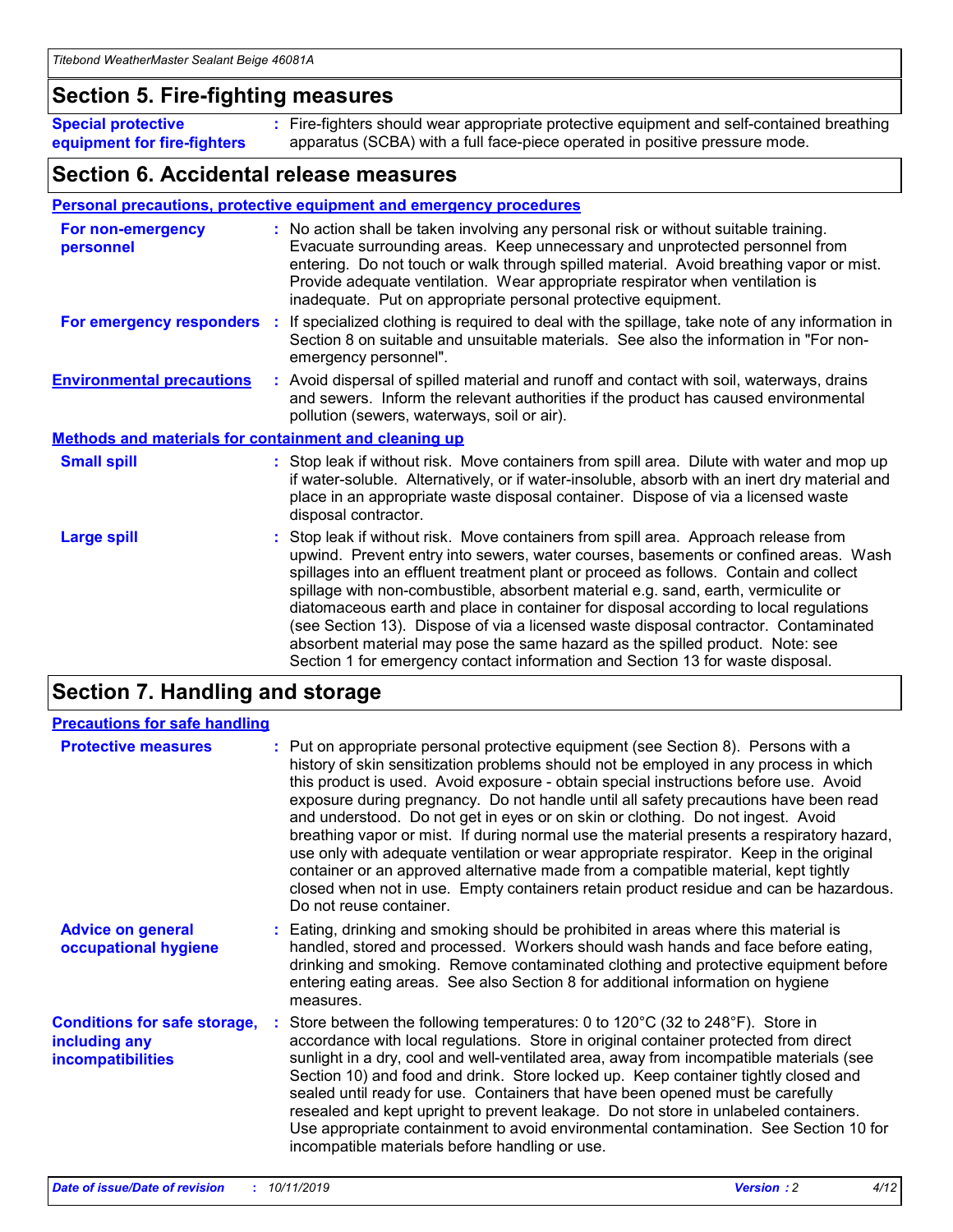# **Section 8. Exposure controls/personal protection**

#### **Control parameters**

#### **Occupational exposure limits**

| <b>Ingredient name</b>                               |    |                                          | <b>Exposure limits</b>                                                                                                                                                                                                                                                                                                                                                                                                                                                                                                                                                                                                 |
|------------------------------------------------------|----|------------------------------------------|------------------------------------------------------------------------------------------------------------------------------------------------------------------------------------------------------------------------------------------------------------------------------------------------------------------------------------------------------------------------------------------------------------------------------------------------------------------------------------------------------------------------------------------------------------------------------------------------------------------------|
| 3-aminopropyltriethoxysilane<br>Dibutyltin dilaurate |    |                                          | None.<br>ACGIH TLV (United States, 3/2019). Absorbed through skin.<br>Notes: as Sn<br>TWA: 0.1 mg/m <sup>3</sup> , (as Sn) 8 hours.<br>STEL: 0.2 mg/m <sup>3</sup> , (as Sn) 15 minutes.<br>NIOSH REL (United States, 10/2016). Absorbed through skin.<br>Notes: as Sn<br>TWA: 0.1 mg/m <sup>3</sup> , (as Sn) 10 hours.<br>OSHA PEL (United States, 5/2018). Notes: as Sn<br>TWA: $0.1 \text{ mg/m}^3$ , (as Sn) 8 hours.<br>OSHA PEL 1989 (United States, 3/1989). Absorbed through skin.<br>Notes: measured as Sn<br>TWA: 0.1 mg/m <sup>3</sup> , (measured as Sn) 8 hours. Form: Organic                           |
| <b>Appropriate engineering</b><br>controls           |    |                                          | : If user operations generate dust, fumes, gas, vapor or mist, use process enclosures,<br>local exhaust ventilation or other engineering controls to keep worker exposure to<br>airborne contaminants below any recommended or statutory limits.                                                                                                                                                                                                                                                                                                                                                                       |
| <b>Environmental exposure</b><br><b>controls</b>     |    |                                          | Emissions from ventilation or work process equipment should be checked to ensure<br>they comply with the requirements of environmental protection legislation. In some<br>cases, fume scrubbers, filters or engineering modifications to the process equipment<br>will be necessary to reduce emissions to acceptable levels.                                                                                                                                                                                                                                                                                          |
| <b>Individual protection measures</b>                |    |                                          |                                                                                                                                                                                                                                                                                                                                                                                                                                                                                                                                                                                                                        |
| <b>Hygiene measures</b>                              |    |                                          | : Wash hands, forearms and face thoroughly after handling chemical products, before<br>eating, smoking and using the lavatory and at the end of the working period.<br>Appropriate techniques should be used to remove potentially contaminated clothing.<br>Contaminated work clothing should not be allowed out of the workplace. Wash<br>contaminated clothing before reusing. Ensure that eyewash stations and safety<br>showers are close to the workstation location.                                                                                                                                            |
| <b>Eye/face protection</b>                           |    |                                          | : Safety eyewear complying with an approved standard should be used when a risk<br>assessment indicates this is necessary to avoid exposure to liquid splashes, mists,<br>gases or dusts. If contact is possible, the following protection should be worn, unless<br>the assessment indicates a higher degree of protection: chemical splash goggles.                                                                                                                                                                                                                                                                  |
| <b>Skin protection</b>                               |    |                                          |                                                                                                                                                                                                                                                                                                                                                                                                                                                                                                                                                                                                                        |
| <b>Hand protection</b>                               |    |                                          | : Chemical-resistant, impervious gloves complying with an approved standard should be<br>worn at all times when handling chemical products if a risk assessment indicates this is<br>necessary. Considering the parameters specified by the glove manufacturer, check<br>during use that the gloves are still retaining their protective properties. It should be<br>noted that the time to breakthrough for any glove material may be different for different<br>glove manufacturers. In the case of mixtures, consisting of several substances, the<br>protection time of the gloves cannot be accurately estimated. |
| <b>Body protection</b>                               |    | handling this product.                   | Personal protective equipment for the body should be selected based on the task being<br>performed and the risks involved and should be approved by a specialist before                                                                                                                                                                                                                                                                                                                                                                                                                                                |
| <b>Other skin protection</b>                         |    | specialist before handling this product. | : Appropriate footwear and any additional skin protection measures should be selected<br>based on the task being performed and the risks involved and should be approved by a                                                                                                                                                                                                                                                                                                                                                                                                                                          |
| <b>Respiratory protection</b>                        | ÷. | aspects of use.                          | Based on the hazard and potential for exposure, select a respirator that meets the<br>appropriate standard or certification. Respirators must be used according to a<br>respiratory protection program to ensure proper fitting, training, and other important                                                                                                                                                                                                                                                                                                                                                         |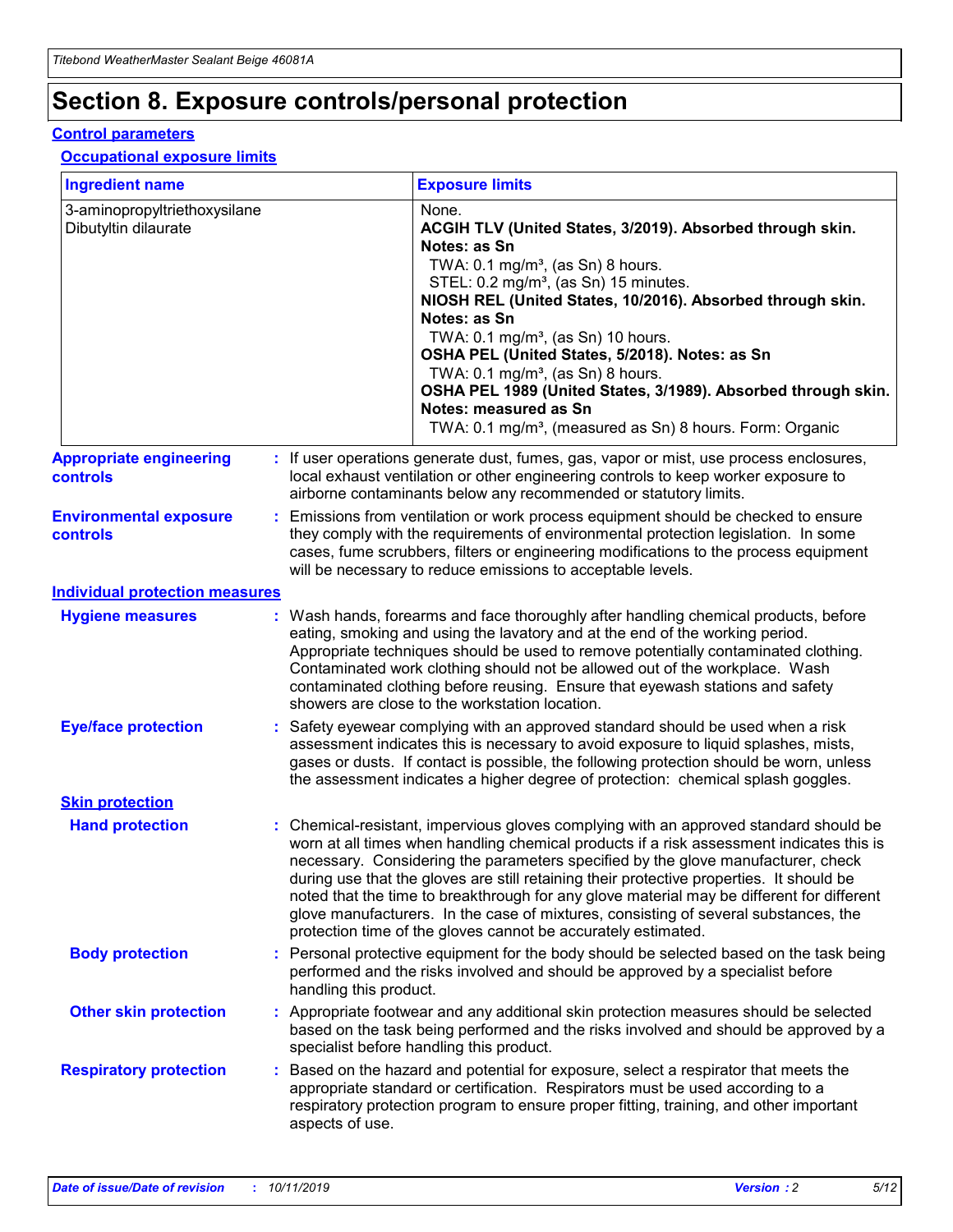## **Section 9. Physical and chemical properties**

#### **Appearance**

| <b>Physical state</b>                             | : Liquid. [Paste.]                                                |
|---------------------------------------------------|-------------------------------------------------------------------|
| Color                                             | Beige.                                                            |
| Odor                                              | None [Slight]                                                     |
| <b>Odor threshold</b>                             | : Not available.                                                  |
| рH                                                | : Not applicable.                                                 |
| <b>Melting point</b>                              | : Not available.                                                  |
| <b>Boiling point</b>                              | : $>100^{\circ}$ C ( $>212^{\circ}$ F)                            |
| <b>Flash point</b>                                | : Closed cup: $>200^{\circ}$ C ( $>392^{\circ}$ F) [Setaflash.]   |
| <b>Evaporation rate</b>                           | $:$ <1 (butyl acetate = 1)                                        |
| <b>Flammability (solid, gas)</b>                  | : Not available.                                                  |
| Lower and upper explosive<br>(flammable) limits   | : Not available.                                                  |
| <b>VOC (less water, less</b><br>exempt solvents)  | $: 0$ g/l                                                         |
| <b>Volatility</b>                                 | $: 0\%$ (w/w)                                                     |
| <b>Vapor density</b>                              | : Not available.                                                  |
| <b>Relative density</b>                           | : 1.4329                                                          |
| <b>Solubility</b>                                 | : Insoluble in the following materials: cold water and hot water. |
| <b>Solubility in water</b>                        | : Not available.                                                  |
| <b>Partition coefficient: n-</b><br>octanol/water | : Not available.                                                  |
| <b>Auto-ignition temperature</b>                  | : Not available.                                                  |
| <b>Decomposition temperature</b>                  | : Not available.                                                  |
| <b>Viscosity</b>                                  | : Not available.                                                  |

# **Section 10. Stability and reactivity**

| <b>Reactivity</b>                            |    | : No specific test data related to reactivity available for this product or its ingredients.            |
|----------------------------------------------|----|---------------------------------------------------------------------------------------------------------|
| <b>Chemical stability</b>                    |    | : The product is stable.                                                                                |
| <b>Possibility of hazardous</b><br>reactions |    | : Under normal conditions of storage and use, hazardous reactions will not occur.                       |
| <b>Conditions to avoid</b>                   |    | : No specific data.                                                                                     |
| <b>Incompatible materials</b>                | ٠. | No specific data.                                                                                       |
| <b>Hazardous decomposition</b><br>products   | ÷. | Under normal conditions of storage and use, hazardous decomposition products should<br>not be produced. |

# **Section 11. Toxicological information**

## **Information on toxicological effects**

#### **Acute toxicity**

| <b>Product/ingredient name</b> | <b>Result</b>           | <b>Species</b> | <b>Dose</b>                | <b>Exposure</b> |
|--------------------------------|-------------------------|----------------|----------------------------|-----------------|
| 3-aminopropyltriethoxysilane   | <b>ILD50 Dermal</b>     | Rabbit         | 4.29 g/kg                  |                 |
| Dibutyltin dilaurate           | ILD50 Oral<br>LD50 Oral | Rat<br>Rat     | $1.57$ g/kg<br>175 $mg/kg$ |                 |
|                                |                         |                |                            |                 |

**Irritation/Corrosion**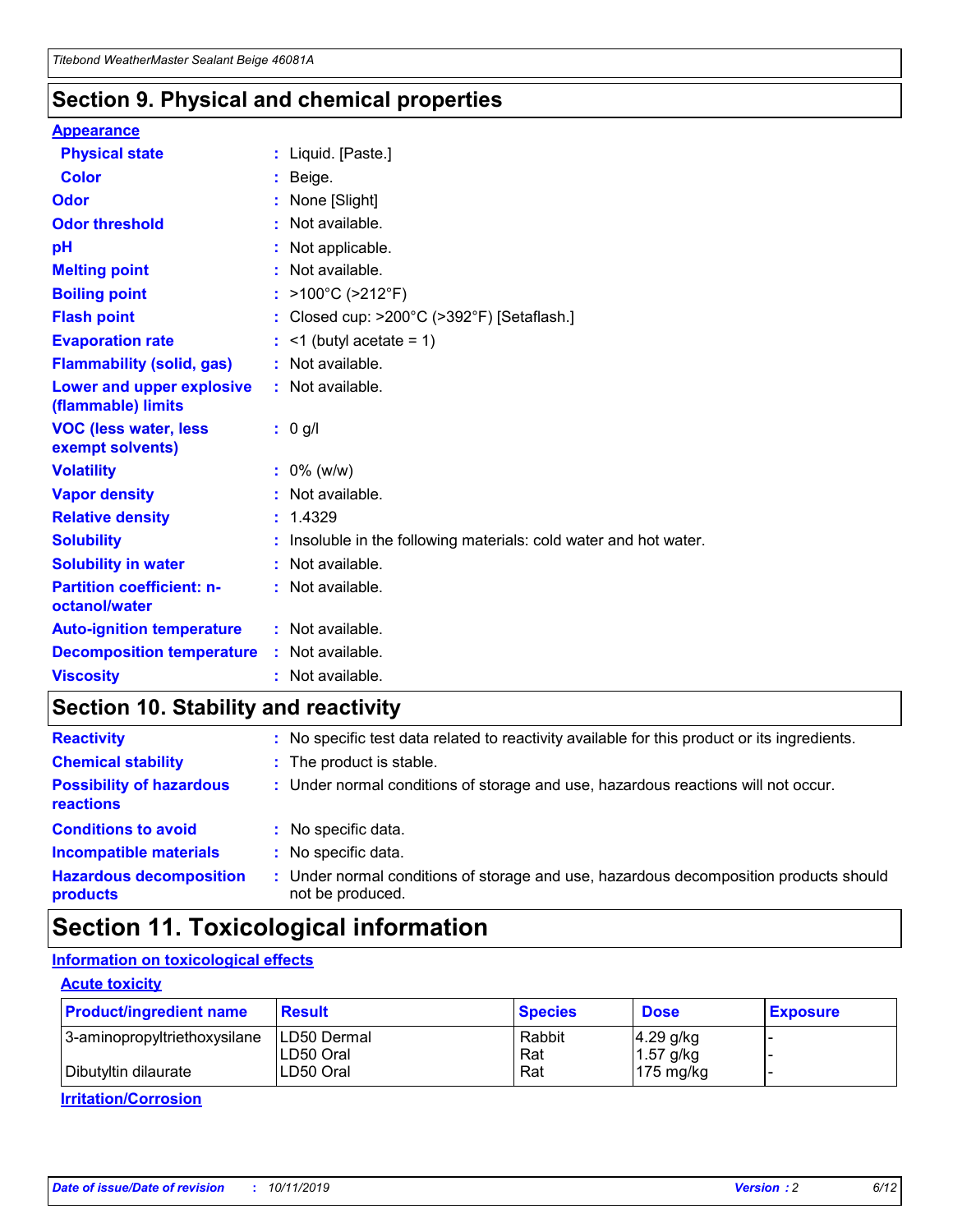# **Section 11. Toxicological information**

| <b>Product/ingredient name</b> | <b>Result</b>            | <b>Species</b> | <b>Score</b> | <b>Exposure</b>           | <b>Observation</b> |
|--------------------------------|--------------------------|----------------|--------------|---------------------------|--------------------|
| 3-aminopropyltriethoxysilane   | Eyes - Mild irritant     | Rabbit         |              | $100$ mg                  |                    |
|                                | Eyes - Severe irritant   | Rabbit         |              | 24 hours 750              |                    |
|                                |                          |                |              | ug                        |                    |
|                                | Skin - Severe irritant   | Rabbit         |              | 24 hours 5                | -                  |
| Dibutyltin dilaurate           | Eyes - Moderate irritant | Rabbit         |              | mg<br><b>24 hours 100</b> |                    |
|                                |                          |                |              | mg                        |                    |
|                                | Skin - Severe irritant   | Rabbit         |              | 500 mg                    | -                  |

## **Sensitization**

Not available.

#### **Mutagenicity**

Not available.

#### **Carcinogenicity**

Not available.

#### **Reproductive toxicity**

Not available.

#### **Teratogenicity**

Not available.

#### **Specific target organ toxicity (single exposure)**

Not available.

#### **Specific target organ toxicity (repeated exposure)**

| <b>Name</b>                                                                  |                                                                                                                             | <b>Category</b> | <b>Route of</b><br>exposure  | <b>Target organs</b> |
|------------------------------------------------------------------------------|-----------------------------------------------------------------------------------------------------------------------------|-----------------|------------------------------|----------------------|
| Dibutyltin dilaurate                                                         |                                                                                                                             | Category 1      | $\qquad \qquad \blacksquare$ | respiratory system   |
| <b>Aspiration hazard</b><br>Not available.                                   |                                                                                                                             |                 |                              |                      |
| <b>Information on the likely</b><br>routes of exposure                       | : Not available.                                                                                                            |                 |                              |                      |
| <b>Potential acute health effects</b>                                        |                                                                                                                             |                 |                              |                      |
| <b>Eye contact</b>                                                           | : May cause eye irritation.                                                                                                 |                 |                              |                      |
| <b>Inhalation</b>                                                            | : No known significant effects or critical hazards.                                                                         |                 |                              |                      |
| <b>Skin contact</b>                                                          | : May cause skin irritation.                                                                                                |                 |                              |                      |
| <b>Ingestion</b>                                                             | : No known significant effects or critical hazards.                                                                         |                 |                              |                      |
| Symptoms related to the physical, chemical and toxicological characteristics |                                                                                                                             |                 |                              |                      |
| <b>Eye contact</b>                                                           | : Adverse symptoms may include the following:<br>irritation<br>watering<br>redness                                          |                 |                              |                      |
| <b>Inhalation</b>                                                            | : Adverse symptoms may include the following:<br>reduced fetal weight<br>increase in fetal deaths<br>skeletal malformations |                 |                              |                      |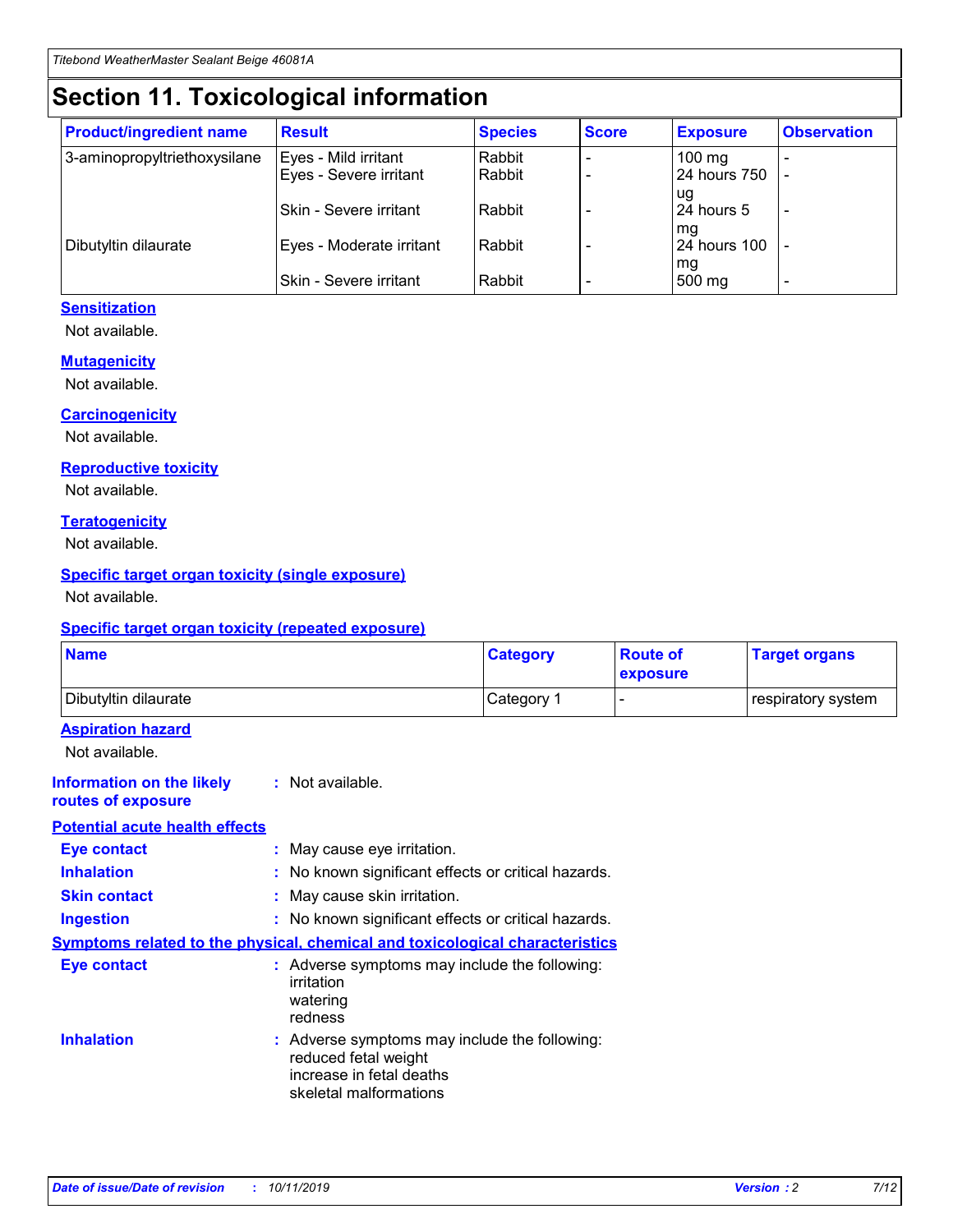# **Section 11. Toxicological information**

| <b>Skin contact</b>                     | : Adverse symptoms may include the following:                                                            |
|-----------------------------------------|----------------------------------------------------------------------------------------------------------|
|                                         | irritation                                                                                               |
|                                         | redness                                                                                                  |
|                                         | reduced fetal weight                                                                                     |
|                                         | increase in fetal deaths                                                                                 |
|                                         | skeletal malformations                                                                                   |
| <b>Ingestion</b>                        | : Adverse symptoms may include the following:                                                            |
|                                         | reduced fetal weight                                                                                     |
|                                         | increase in fetal deaths                                                                                 |
|                                         | skeletal malformations                                                                                   |
|                                         | Delayed and immediate effects and also chronic effects from short and long term exposure                 |
| <b>Short term exposure</b>              |                                                                                                          |
| <b>Potential immediate</b>              | : Not available.                                                                                         |
| effects                                 |                                                                                                          |
| <b>Potential delayed effects</b>        | : Not available.                                                                                         |
| Long term exposure                      |                                                                                                          |
| <b>Potential immediate</b>              | : Not available.                                                                                         |
| effects                                 |                                                                                                          |
| <b>Potential delayed effects</b>        | : Not available.                                                                                         |
| <b>Potential chronic health effects</b> |                                                                                                          |
| Not available.                          |                                                                                                          |
| <b>General</b>                          | : Once sensitized, a severe allergic reaction may occur when subsequently exposed to<br>very low levels. |
| <b>Carcinogenicity</b>                  | : No known significant effects or critical hazards.                                                      |
| <b>Mutagenicity</b>                     | : No known significant effects or critical hazards.                                                      |
| <b>Teratogenicity</b>                   | May damage the unborn child.                                                                             |
| <b>Developmental effects</b>            | : No known significant effects or critical hazards.                                                      |
| <b>Fertility effects</b>                | May damage fertility.                                                                                    |
| <b>Numerical measures of toxicity</b>   |                                                                                                          |
| <b>Acute toxicity estimates</b>         |                                                                                                          |
| الملحلة والمستحيط والمسالم              |                                                                                                          |

Not available.

# **Section 12. Ecological information**

#### **Toxicity**

| <b>Product/ingredient name</b> | <b>Result</b>                     | <b>Species</b>                       | <b>Exposure</b> |
|--------------------------------|-----------------------------------|--------------------------------------|-----------------|
| Dibutyltin dilaurate           | Chronic EC10 > 2 mg/l Fresh water | Algae - Scenedesmus<br>I subspicatus | l 96 hours      |

### **Persistence and degradability**

| <b>Product/ingredient name</b> | Test                                                                           | <b>Result</b>  |                   | <b>Dose</b> | <b>Inoculum</b>         |
|--------------------------------|--------------------------------------------------------------------------------|----------------|-------------------|-------------|-------------------------|
| Dibutyltin dilaurate           | OECD 301F<br>Ready<br>Biodegradability -<br>Manometric<br>Respirometry<br>Test | 23 % - 28 days |                   |             |                         |
| <b>Product/ingredient name</b> | <b>Aquatic half-life</b>                                                       |                | <b>Photolysis</b> |             | <b>Biodegradability</b> |
| Dibutyltin dilaurate           |                                                                                |                |                   |             | Inherent                |

#### **Bioaccumulative potential**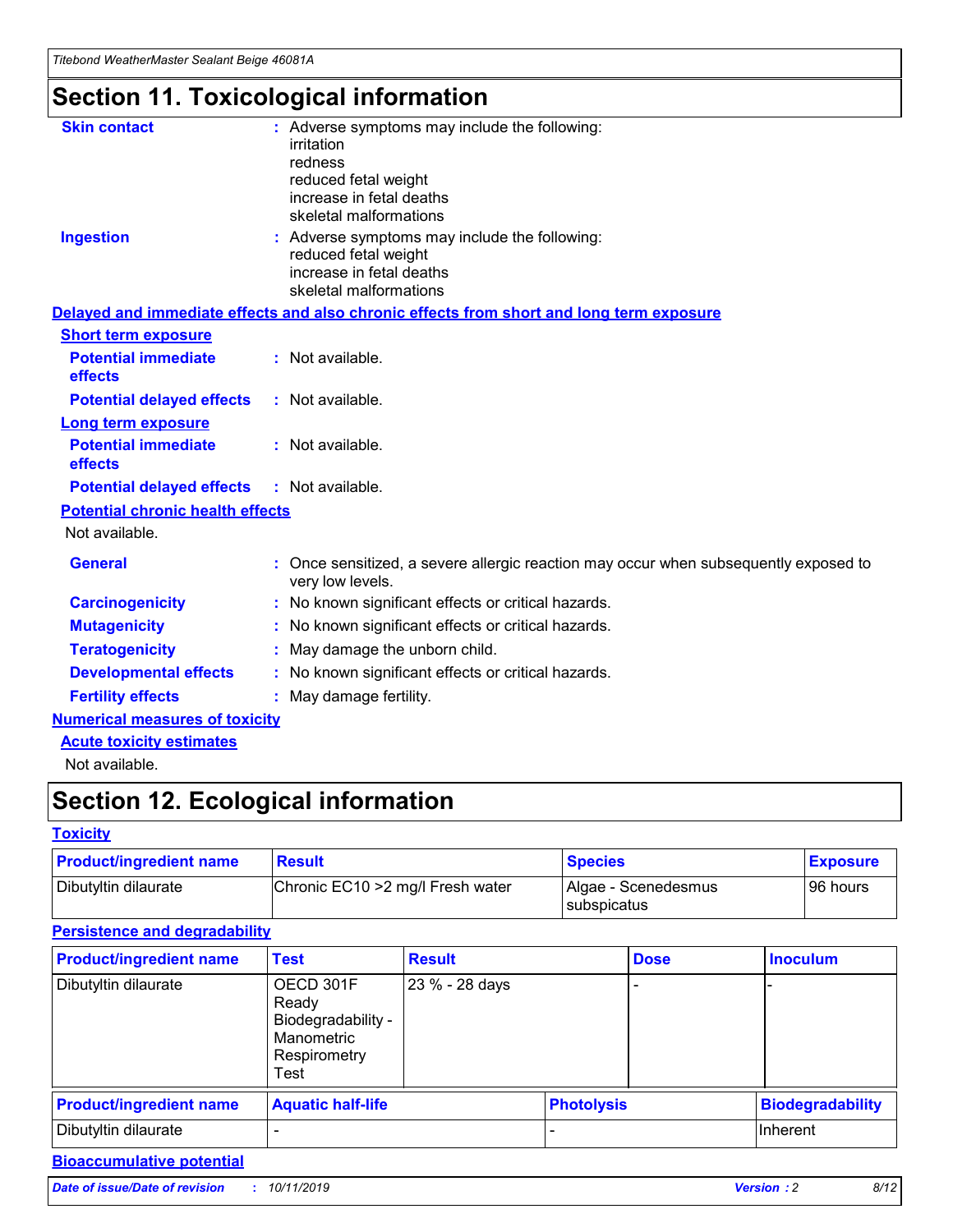# **Section 12. Ecological information**

| <b>Product/ingredient name</b> | $LoaPow$ | <b>BCF</b> | <b>Potential</b> |
|--------------------------------|----------|------------|------------------|
| 3-aminopropyltriethoxysilane   | 1.7      | 3.4        | low              |
| Dibutyltin dilaurate           | 4.44     | 2.91       | low              |

#### **Mobility in soil**

| <i></i>                                                       |                                                     |
|---------------------------------------------------------------|-----------------------------------------------------|
| <b>Soil/water partition</b><br>coefficient (K <sub>oc</sub> ) | : Not available.                                    |
| <b>Other adverse effects</b>                                  | : No known significant effects or critical hazards. |

## **Section 13. Disposal considerations**

**Disposal methods :**

The generation of waste should be avoided or minimized wherever possible. Disposal of this product, solutions and any by-products should at all times comply with the requirements of environmental protection and waste disposal legislation and any regional local authority requirements. Dispose of surplus and non-recyclable products via a licensed waste disposal contractor. Waste should not be disposed of untreated to the sewer unless fully compliant with the requirements of all authorities with jurisdiction. Waste packaging should be recycled. Incineration or landfill should only be considered when recycling is not feasible. This material and its container must be disposed of in a safe way. Care should be taken when handling emptied containers that have not been cleaned or rinsed out. Empty containers or liners may retain some product residues. Avoid dispersal of spilled material and runoff and contact with soil, waterways, drains and sewers.

# **Section 14. Transport information**

|                                      | <b>DOT</b><br><b>Classification</b> | <b>TDG</b><br><b>Classification</b> | <b>Mexico</b><br><b>Classification</b> | <b>ADR/RID</b> | <b>IMDG</b>              | <b>IATA</b>              |
|--------------------------------------|-------------------------------------|-------------------------------------|----------------------------------------|----------------|--------------------------|--------------------------|
| <b>UN number</b>                     | Not regulated.                      | Not regulated.                      | Not regulated.                         | Not regulated. | Not regulated.           | Not regulated.           |
| <b>UN proper</b><br>shipping name    | $\blacksquare$                      |                                     |                                        |                |                          |                          |
| <b>Transport</b><br>hazard class(es) | $\blacksquare$                      | $\overline{\phantom{a}}$            | $\blacksquare$                         | $\blacksquare$ | $\overline{\phantom{a}}$ | $\overline{\phantom{0}}$ |
| <b>Packing group</b>                 | $\overline{\phantom{a}}$            | $\overline{\phantom{0}}$            | $\overline{\phantom{a}}$               | -              | $\overline{\phantom{0}}$ | $\overline{\phantom{a}}$ |
| <b>Environmental</b><br>hazards      | No.                                 | No.                                 | No.                                    | No.            | No.                      | No.                      |

# **Section 15. Regulatory information**

### **U.S. Federal regulations**

#### **SARA 302/304**

#### **Composition/information on ingredients**

No products were found.

**SARA 304 RQ :** Not applicable.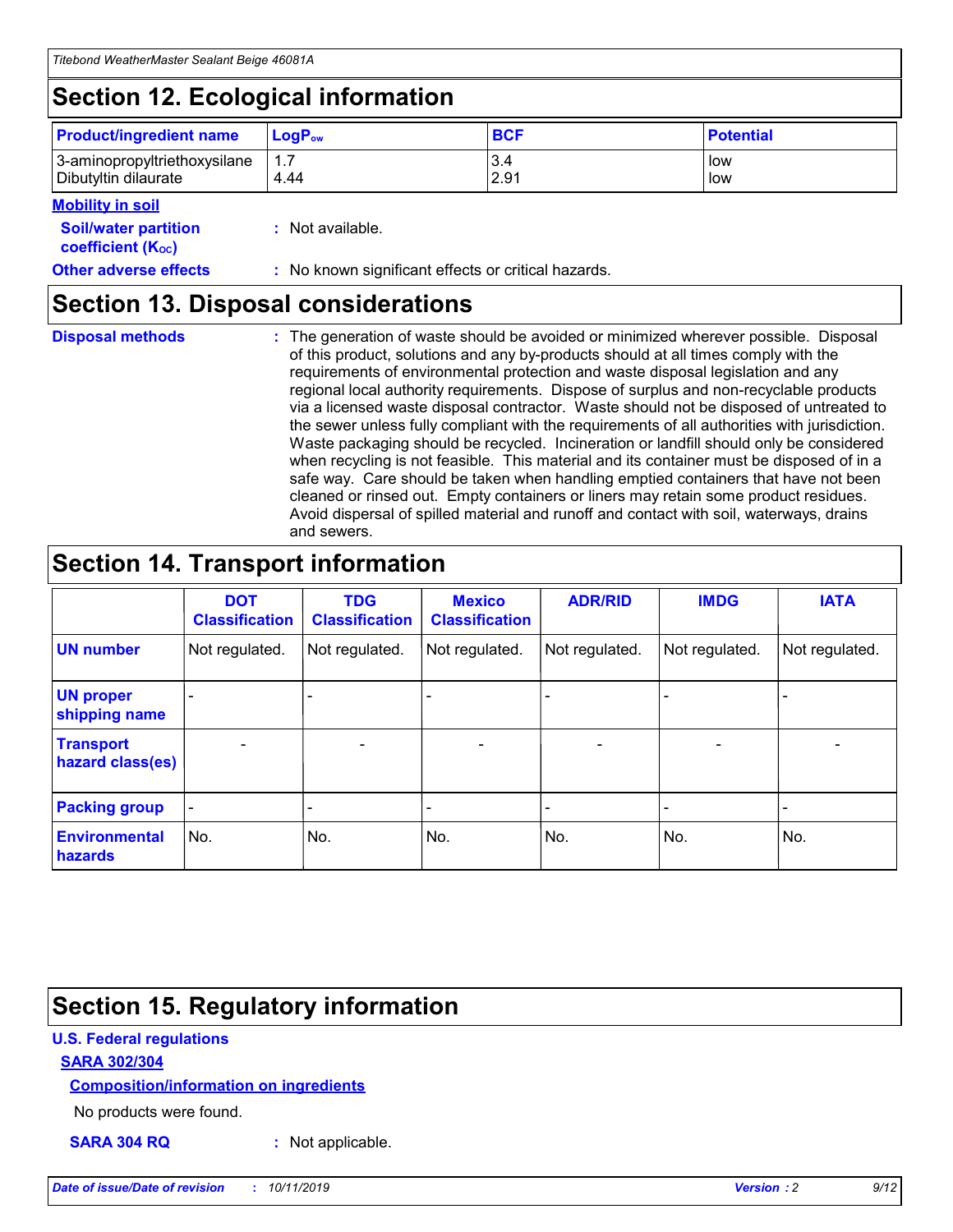# **Section 15. Regulatory information**

#### **SARA 311/312**

**Classification :** EYE IRRITATION - Category 2B SKIN SENSITIZATION - Category 1 TOXIC TO REPRODUCTION (Fertility) - Category 1B TOXIC TO REPRODUCTION (Unborn child) - Category 1B

#### **Composition/information on ingredients**

| <b>Name</b>                  | $\frac{9}{6}$ | <b>Classification</b>                                                                                            |
|------------------------------|---------------|------------------------------------------------------------------------------------------------------------------|
| 3-aminopropyltriethoxysilane | $\leq$ 3      | <b>FLAMMABLE LIQUIDS - Category 4</b><br><b>ACUTE TOXICITY (oral) - Category 4</b>                               |
|                              |               | SKIN IRRITATION - Category 2<br>EYE IRRITATION - Category 2A                                                     |
| Dibutyltin dilaurate         | ≤0.3          | ACUTE TOXICITY (oral) - Category 3<br>SKIN CORROSION - Category 1C                                               |
|                              |               | SERIOUS EYE DAMAGE - Category 1<br>SKIN SENSITIZATION - Category 1<br><b>GERM CELL MUTAGENICITY - Category 2</b> |
|                              |               | TOXIC TO REPRODUCTION (Fertility) - Category 1B<br>TOXIC TO REPRODUCTION (Unborn child) - Category 1B            |
|                              |               | SPECIFIC TARGET ORGAN TOXICITY (REPEATED<br>EXPOSURE) (respiratory system) - Category 1                          |

#### **State regulations**

| <b>Massachusetts</b> | : None of the components are listed. |
|----------------------|--------------------------------------|
| <b>New York</b>      | : None of the components are listed. |
| <b>New Jersey</b>    | : None of the components are listed. |
| <b>Pennsylvania</b>  | : None of the components are listed. |

#### **California Prop. 65**

**A** WARNING: This product can expose you to methanol, which is known to the State of California to cause birth defects or other reproductive harm. For more information go to www.P65Warnings.ca.gov.

| <b>Ingredient name</b> | No significant risk Maximum<br>level | acceptable dosage<br>level |
|------------------------|--------------------------------------|----------------------------|
| methanol               |                                      | Yes.                       |

#### **International regulations**

**Chemical Weapon Convention List Schedules I, II & III Chemicals** Not listed.

#### **Montreal Protocol**

Not listed.

#### **Stockholm Convention on Persistent Organic Pollutants**

Not listed.

## **UNECE Aarhus Protocol on POPs and Heavy Metals**

Not listed.

#### **Inventory list**

## **China :** All components are listed or exempted.

#### **United States TSCA 8(b) inventory :** All components are active or exempted.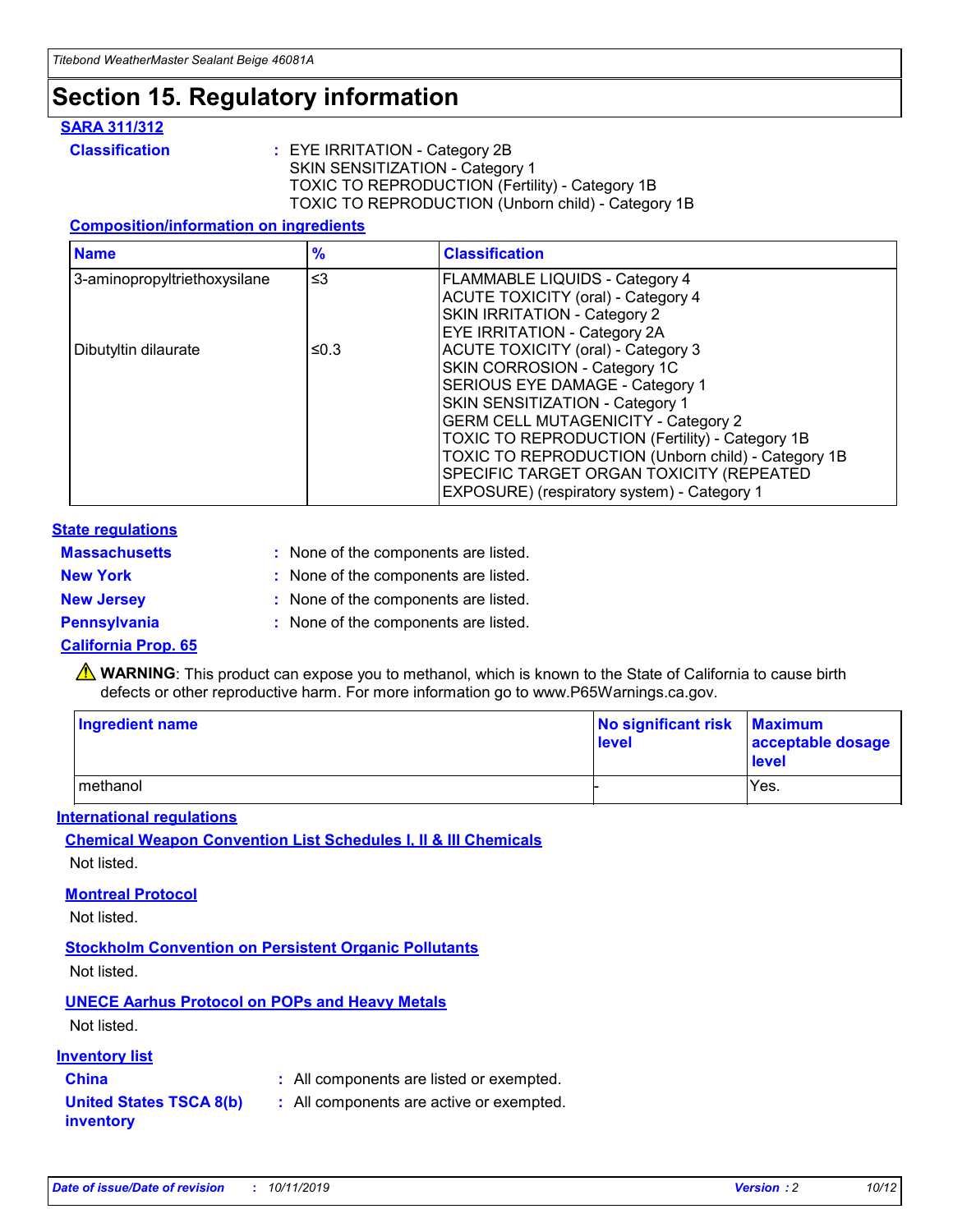# **Section 16. Other information**

**Hazardous Material Information System (U.S.A.)**



**Caution: HMIS® ratings are based on a 0-4 rating scale, with 0 representing minimal hazards or risks, and 4 representing significant hazards or risks. Although HMIS® ratings and the associated label are not required on SDSs or products leaving a facility under 29 CFR 1910.1200, the preparer may choose to provide them. HMIS® ratings are to be used with a fully implemented HMIS® program. HMIS® is a registered trademark and service mark of the American Coatings Association, Inc.**

**The customer is responsible for determining the PPE code for this material. For more information on HMIS® Personal Protective Equipment (PPE) codes, consult the HMIS® Implementation Manual.**

#### **National Fire Protection Association (U.S.A.)**



**Reprinted with permission from NFPA 704-2001, Identification of the Hazards of Materials for Emergency Response Copyright ©1997, National Fire Protection Association, Quincy, MA 02269. This reprinted material is not the complete and official position of the National Fire Protection Association, on the referenced subject which is represented only by the standard in its entirety.**

**Copyright ©2001, National Fire Protection Association, Quincy, MA 02269. This warning system is intended to be interpreted and applied only by properly trained individuals to identify fire, health and reactivity hazards of chemicals. The user is referred to certain limited number of chemicals with recommended classifications in NFPA 49 and NFPA 325, which would be used as a guideline only. Whether the chemicals are classified by NFPA or not, anyone using the 704 systems to classify chemicals does so at their own risk.**

**Procedure used to derive the classification**

| <b>Classification</b>                                                                                                                                                    |                                                                                                                                                  | <b>Justification</b>                                                                                                                                                                                                                                                                                                                                                                                                 |  |
|--------------------------------------------------------------------------------------------------------------------------------------------------------------------------|--------------------------------------------------------------------------------------------------------------------------------------------------|----------------------------------------------------------------------------------------------------------------------------------------------------------------------------------------------------------------------------------------------------------------------------------------------------------------------------------------------------------------------------------------------------------------------|--|
| EYE IRRITATION - Category 2B<br>SKIN SENSITIZATION - Category 1<br>TOXIC TO REPRODUCTION (Fertility) - Category 1B<br>TOXIC TO REPRODUCTION (Unborn child) - Category 1B |                                                                                                                                                  | Expert judgment<br>Expert judgment<br>Expert judgment<br>Expert judgment                                                                                                                                                                                                                                                                                                                                             |  |
| <b>History</b>                                                                                                                                                           |                                                                                                                                                  |                                                                                                                                                                                                                                                                                                                                                                                                                      |  |
| Date of printing                                                                                                                                                         | : 4/22/2022                                                                                                                                      |                                                                                                                                                                                                                                                                                                                                                                                                                      |  |
| Date of issue/Date of<br>revision                                                                                                                                        | : 10/11/2019                                                                                                                                     |                                                                                                                                                                                                                                                                                                                                                                                                                      |  |
| Date of previous issue                                                                                                                                                   | : 10/16/2020                                                                                                                                     |                                                                                                                                                                                                                                                                                                                                                                                                                      |  |
| <b>Version</b>                                                                                                                                                           | $\therefore$ 2                                                                                                                                   |                                                                                                                                                                                                                                                                                                                                                                                                                      |  |
| <b>Key to abbreviations</b>                                                                                                                                              | $\therefore$ ATE = Acute Toxicity Estimate<br><b>BCF</b> = Bioconcentration Factor<br>IBC = Intermediate Bulk Container<br>$UN = United Nations$ | GHS = Globally Harmonized System of Classification and Labelling of Chemicals<br>IATA = International Air Transport Association<br><b>IMDG = International Maritime Dangerous Goods</b><br>LogPow = logarithm of the octanol/water partition coefficient<br>MARPOL = International Convention for the Prevention of Pollution From Ships, 1973<br>as modified by the Protocol of 1978. ("Marpol" = marine pollution) |  |